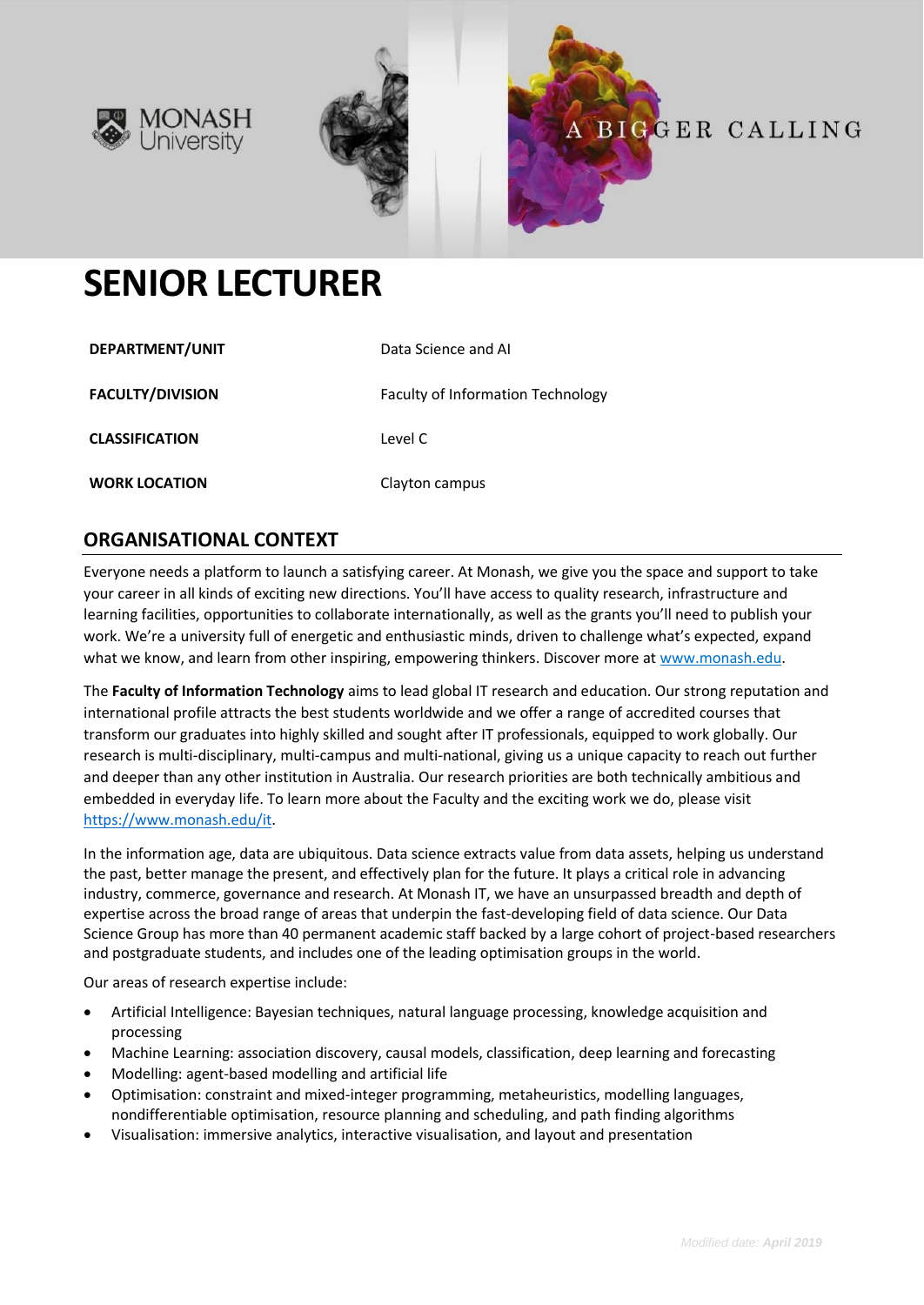The study and research of building systems that can participate in flexible, collaborative dialogues that help users to achieve their goals. AI is rapidly transforming many Australian workplaces to significantly improve their productivity. To learn more, please visit: [https://www.monash.edu/it/about-us/news-and](https://www.monash.edu/it/about-us/news-and-events/latest/articles/2018/monash-university-leading-the-conversation-on-artificial-intelligence)[events/latest/articles/2018/monash-university-leading-the-conversation-on-artificial-intelligence](https://www.monash.edu/it/about-us/news-and-events/latest/articles/2018/monash-university-leading-the-conversation-on-artificial-intelligence)

# **POSITION PURPOSE**

A Level C academic is expected to make significant contributions to the teaching effort of the Data Science and AI group, and widely of the university and to carry out activities to maintain and develop their scholarly, research and/or professional activities relevant to the profession or discipline. An academic at this level is also expected to play a major role in scholarship, research and/or professional activities.

**Reporting Line:** The position reports to the Group Lead, Data Science and AI

**Supervisory responsibilities:** Not applicable

**Financial delegation:** Not applicable

**Budget responsibilities:** Not applicable

# **KEY RESPONSIBILITIES**

Specific duties required of a Level C academic may include:

- **1.** Foster and conduct high quality research appropriate to the discipline including publications in world-leading conferences and journals
- **2.** Supervision of research students and early career researchers
- **3.** Establishing and participation in successful research teams, research units or centres and fostering interdisciplinary research
- **4.** Preparation of research proposals to obtain competitive external research funding from governmental and non-governmental sources
- **5.** Preparation and delivery of lectures and seminars, including the setting and marking of assessment material
- **6.** Directing subject coordination overseeing and/or delivering tutorials, practical classes, demonstrations, workshops, and studio sessions
- **7.** Supervision and mentoring of undergraduate and postgraduate students engaged in coursework and research projects
- **8.** Active engagement in professional activities, both internally and externally, including program committees, engagement with industry, and outreach programmes, as appropriate
- **9.** Execution of administrative functions, as required, to contribute to the successful operation of the Faculty
- **10.** Attendance at departmental, school and/or faculty meetings, and/or membership of a number of committees